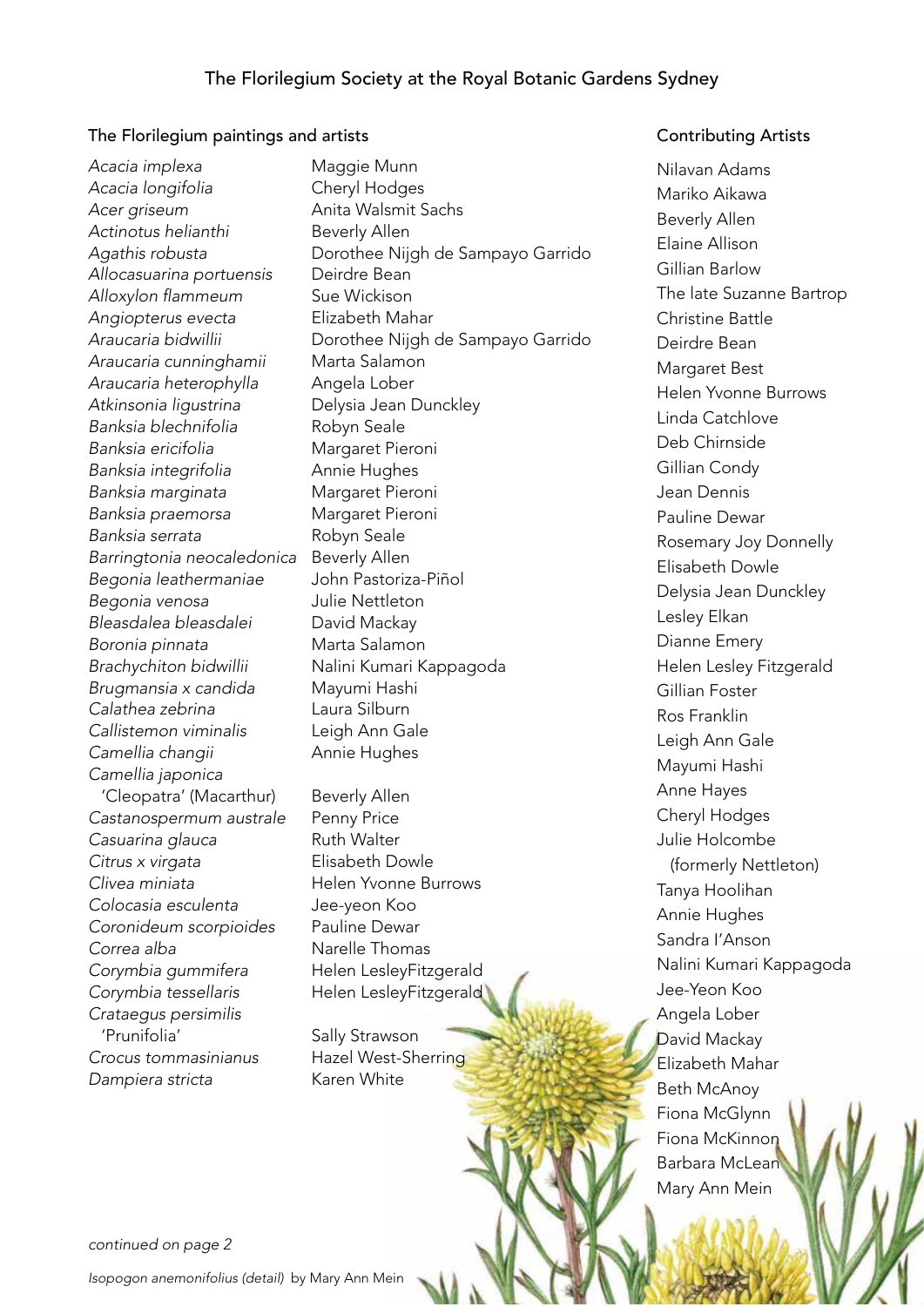## The Florilegium paintings and artists

*Dendrobium discolor* Dorothee Sampayo *Dendrobium engae* x *Dendrobium shiraishii* Beverly Allen *Dendrobium speciosum* Elaine Musgrave *Dendrobium teretifolium* Dianne Emery Dichorisandra thyrsiflora Beverly Allen *Dierama pendulum* Gillian Foster *Dillenia alata* Jean Dennis *Diploglottis campbellii* Colleen Werner *Doryanthes excelsa* Deirdre Bean *Dracaena draco* Tanya Hoolihan Epacris longiflora **Annie Hughes** *Epacris microphylla* Lesley Elkan *Epiphyllum crenatum* Beverly Allen *Erica verticillata* Vicki Thomas *Erythrina crista-galli* 'Hendersonii' Annie Patterson *Erythrina vespertilio* Dianne Sutherland *Eucalyptus copulans* Lesley Elkan *Eucalyptus robusta* Helen Lesley Fitzgerald *Eucalyptus sideroxylon*  'Fawcett's Pink' Helen Lesley Fitzgerald *Eucalyptus tereticornis* Cheryl Hodges *Ficus macrophylla f. macrophylla* Kate Nolan *Ficus obliqua* Elisabeth Dowle *Ficus rubignosa* Deb Chirnside *Firmiana simplex* Jee-Yeon Koo *Flindersia xanthoxyla* Anne Hayes *Gardenia thunbergia* Sandra Sanger *Goodenia ovata* Sandra I'Anson *Gordonia axillaris* Fiona McKinnon *Hakea gibbosa* Linda Catchlove *Hardenbergia violacea* Anne O'Connor *Hibbertia scandens* Gillian Foster *Hibiscus insularis* Halina Steele *Hibiscus tiliaceus* Gillian Condy *Hydrangea sargentiana* Gillian Foster *Idiospermum australiense* Angela Lober *Isopogon anemonifolia* Mary Ann Mein *Iris delavayi* Gillian Barlow *Kalopanax septemlobus* Noriko Watanabe *Kennedia rubicunda* Ros Franklin *Keteleeria fortunei* Linda Catchlove *Lambertia formosa* Elaine Musgrave

## Contributing Artists

Maggie Munn Elaine Musgrave Dorothee Nijgh de Sampayo Garrido Kate Nolan Leonie Norton Anne O'Connor Susan Ogilvy Tricia Oktober Annie Patterson John Pastoriza-Piñol Jenny Phillips Margaret Pieroni Gabrielle Pragasam Penny Price Marta Salamon Sandra Sanger E Robyn Seale Laura Silburn Shirley Slocock Halina Steele Sally Strawson Dianne Sutherland Narelle Thomas Vicki Thomas Anita Walsmit Sachs Ruth Walter Noriko Watanabe Catherine M Watters Colleen Werner Marion Westmacott Hazel West-Sherring Karen White Sue Wickison Jennifer B Wilkinson